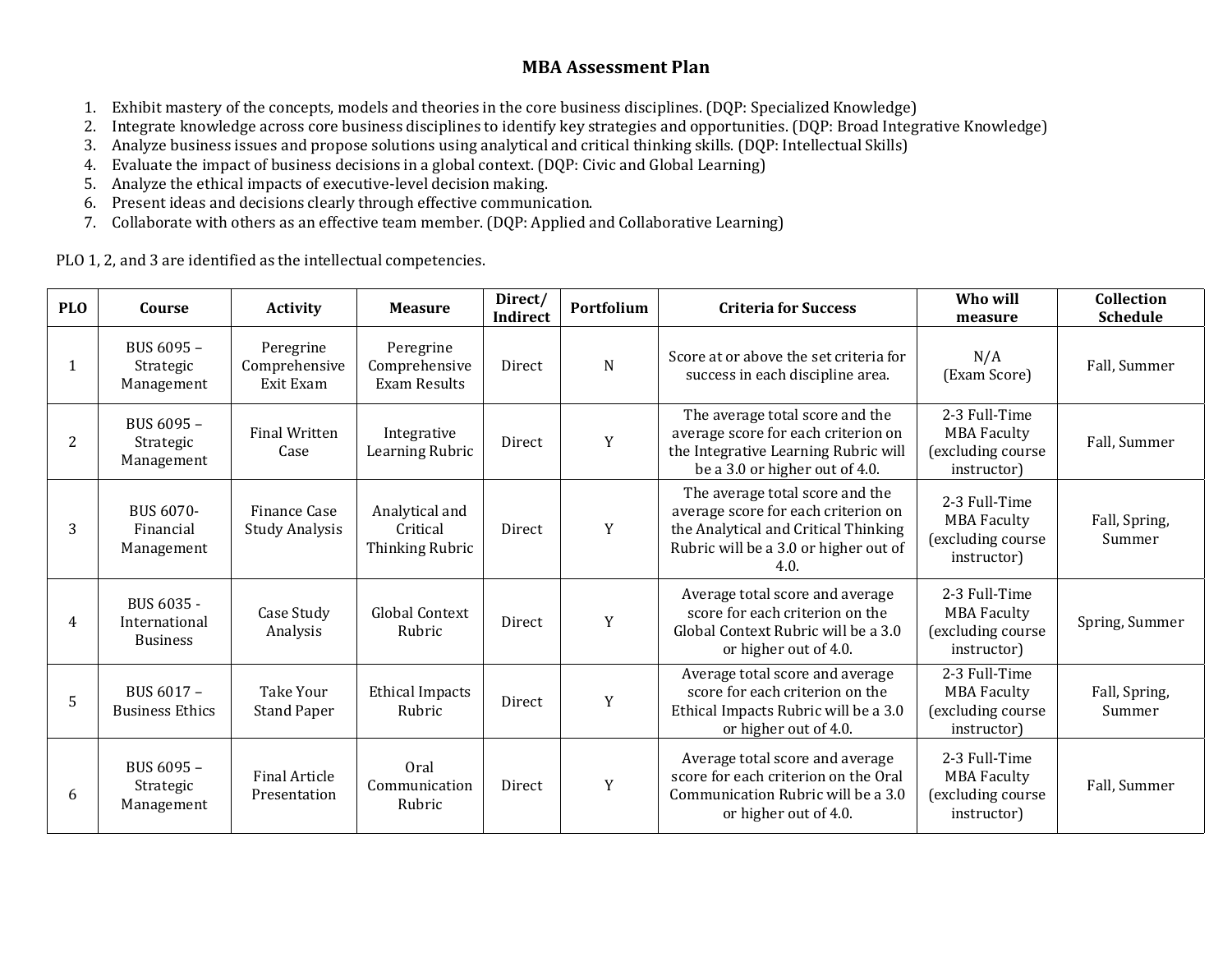| BUS 6095 -<br>Strategic<br>Management                     | Final Written<br>Case | Written<br>Communication<br>Rubric                      | Direct   | Y | The average total score and the<br>average score for each criterion on<br>the Written Communication Rubric<br>will be a 3.0 or higher out of 4.0. | 2-3 Full-Time<br><b>MBA Faculty</b><br>(excluding course<br>instructor) | Fall, Summer   |
|-----------------------------------------------------------|-----------------------|---------------------------------------------------------|----------|---|---------------------------------------------------------------------------------------------------------------------------------------------------|-------------------------------------------------------------------------|----------------|
| BUS 6072 -<br>Developing an<br>Entrepreneurial<br>Mindset | Everest<br>Simulation | Everest<br>Simulation<br>Performance<br><b>Results</b>  | Direct   | N | Teams will accomplish an average<br>of 65% of team goals.                                                                                         | N/A<br>(Simulation<br>Score)                                            | Spring, Summer |
|                                                           | Peer Evaluation       | Everest<br>Simulation<br>Team<br>Effectiveness<br>Score | Indirect | N | Teams will average a 4.0 on a 5.0<br>scale on the Everest Module Team<br>Effectiveness rating.                                                    | N/A<br>(Student Peer<br>Evaluation Score)                               | Spring, Summer |